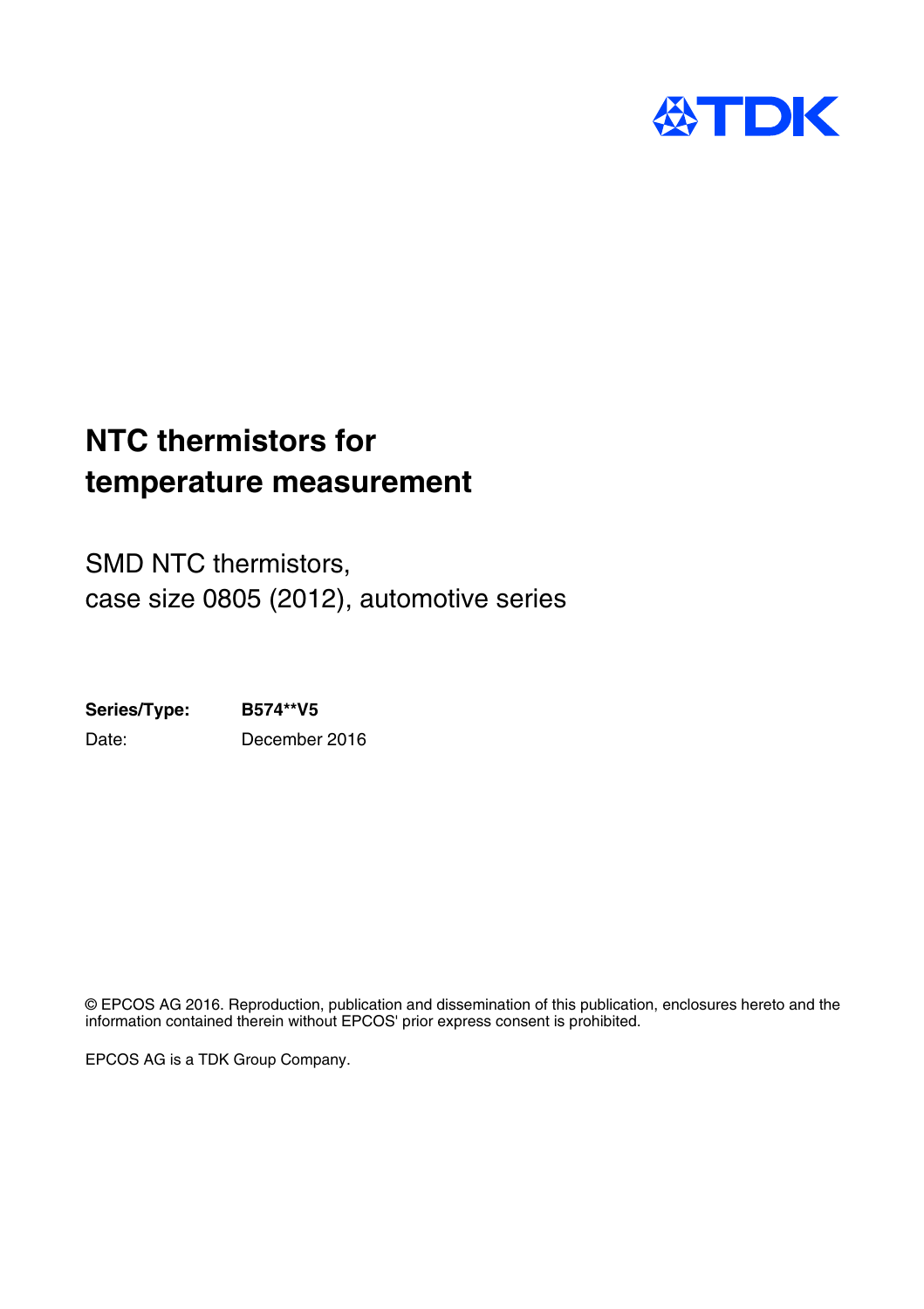

#### **SMD NTC thermistors, case size 0805 (2012) Automotive series** Automotive series

**SMD** 

#### **Applications**

■ Temperature measurement and compensation

#### **Features**

- Qualification based on AEC-Q200 Rev-D
- Multilayer SMD NTC with inner electrodes
- Nickel barrier termination
- For temperature measurement up to 150  $^{\circ}$ C
- $\blacksquare$  Excellent long-term aging stability in high temperature and high humidity environment
- UL approval (E69802)

#### **Options**

Alternative resistance ratings, resistance tolerances and B value tolerances available on request.

#### **Delivery mode**

Cardboard tape, 180-mm reel

#### **General technical data**

### **Dimensional drawing**



TNT0473-1

Dimensions in mm Approx. weight 13 mg

| Operating temperature range   |                             | $\mathsf{I}_{\mathsf{op}}$   | $-40150$       | °C          |
|-------------------------------|-----------------------------|------------------------------|----------------|-------------|
| Max. power                    | (at 25 $\degree$ C, on PCB) | $P_{25}^{1}$                 | 210            | mW          |
| Resistance tolerance          |                             | $\Delta R_{\rm B}/R_{\rm B}$ | $\pm 3, \pm 5$ | $\%$        |
| Rated temperature             |                             | Т <sub>в</sub>               | 25             | $^{\circ}C$ |
| Dissipation factor            | (on PCB)                    | $\delta_{\text{th}}^{(1)}$   | approx. 3.5    | mW/K        |
| Thermal cooling time constant | (on PCB)                    | $\tau_c^{-1}$                | approx. 10     | -S          |
| Heat capacity                 |                             | $C_{th}^{1}$                 | approx. 35     | mJ/K        |

#### **Electrical specification and ordering codes**

| $R_{25}$        | $\Delta R_{\rm B}/R_{\rm B}$ | No. of R/T     | $B_{25/50}$ | $B_{25/85}$ | $B_{25/100}$  | Ordering code   |
|-----------------|------------------------------|----------------|-------------|-------------|---------------|-----------------|
| Ω               | $\%$                         | characteristic | Κ           | Κ           | к             |                 |
| 4.7k            | $\pm 3, \pm 5$               | 8500           | 3590        | 3635        | $3650 + 3%$   | B57442V5472+062 |
| 4.7k            | $\pm 3, \pm 5$               | 8507           | 4386        | 4455        | 4480 ±3%      | B57452V5472+062 |
| 10 <sub>k</sub> | $\pm 3, \pm 5$               | 8500           | 3590        | 3635        | $3650 + 3%$   | B57442V5103+062 |
| 10k             | $\pm 3, \pm 5$               | 8502           | 3940        | 3980        | $4000 + 3%$   | B57451V5103+062 |
| 10k             | $\pm 3, \pm 5$               | 8507           | 4386        | 4455        | 4480 $\pm$ 3% | B57452V5103+062 |
| 33 k            | $\pm 3, \pm 5$               | 8502           | 3940        | 3980        | 4000 ±3%      | B57451V5333+062 |
| 47 k            | $\pm 3, \pm 5$               | 8502           | 3940        | 3980        | $4000 + 3%$   | B57451V5473+062 |
| 100 k           | $\pm 3, \pm 5$               | 8507           | 4386        | 4455        | 4480 $\pm$ 3% | B57452V5104+062 |

 $+=$  Resistance tolerance

$$
H=\pm 3\%
$$

 $J = \pm 5\%$ 

1) Depends on mounting situation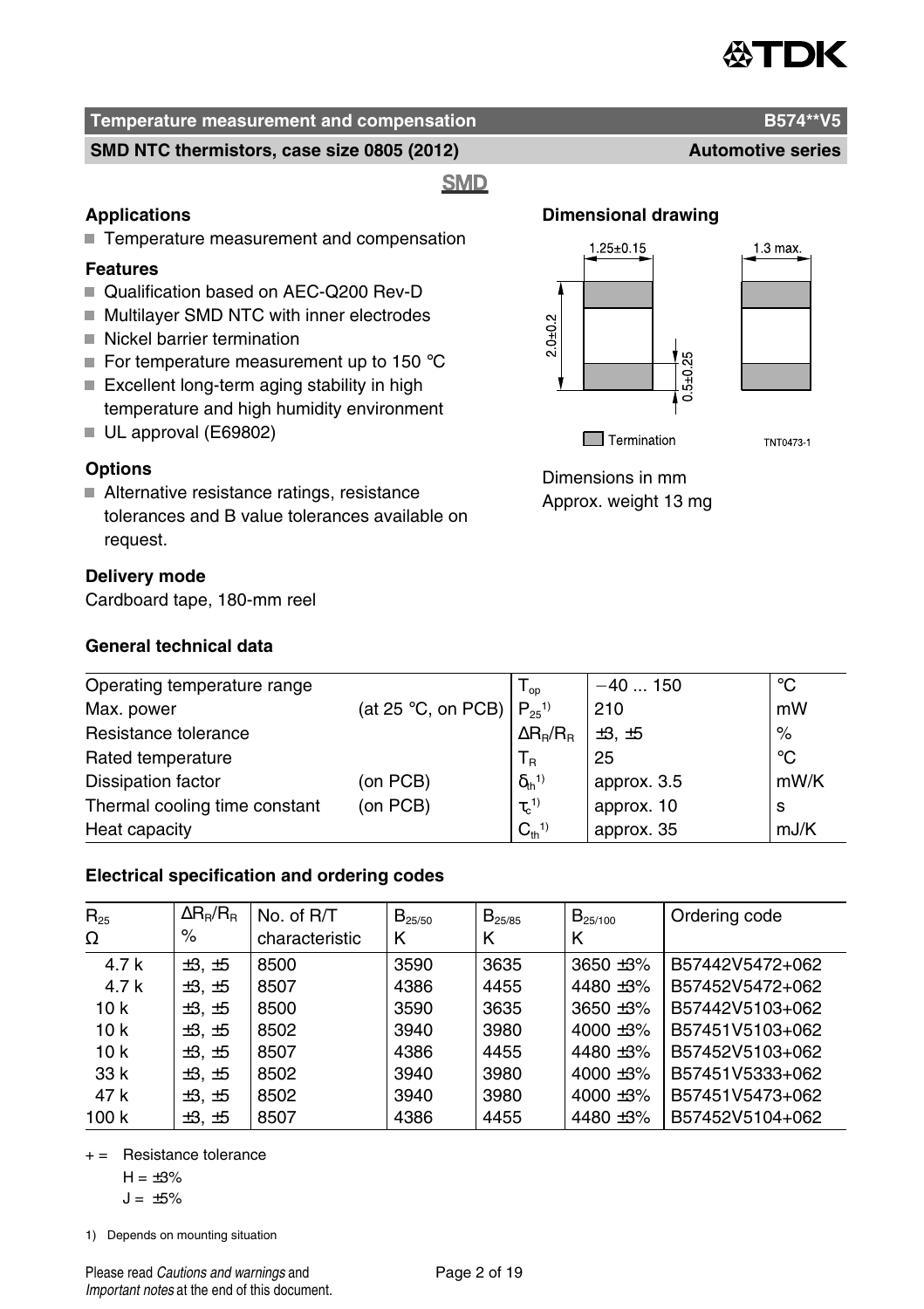

SMD NTC thermistors, case size 0805 (2012) **Automotive series** 

**SMD** 

#### **Reliability data**

Tests of SMD NTC thermistors are based on AEC-Q200 Rev-D. The parts are mounted on standardized PCB.

| Test                                       | Standard                     | <b>Test conditions</b>                                                                                                                                       | $\Delta$ R <sub>25</sub> /R <sub>25</sub><br>(typical) | Remarks                           |
|--------------------------------------------|------------------------------|--------------------------------------------------------------------------------------------------------------------------------------------------------------|--------------------------------------------------------|-----------------------------------|
| Pre- and<br>post-stress<br>electrical test |                              | Resistance at: 25 °C and 100 °C                                                                                                                              |                                                        |                                   |
| High temperature<br>exposure<br>(storage)  | MIL-STD-202,<br>method 108   | Test temperature: 150 °C<br>Duration: 1000 h<br>Unpowered                                                                                                    | $< 5\%$                                                |                                   |
| Temperature<br>cycling                     | JESD22,<br>method JA-104     | Lower test temperature: $-40$ °C<br>Upper test temperature: 150 °C<br>Number of cycles: 1000<br>Transfer time: $<$ 10 s<br>Dwell time: 15 min<br>$Air - Air$ | $< 5\%$                                                |                                   |
| <b>Biased humidity</b>                     | MIL-STD-202,<br>method 103   | Test temperature: 85 °C<br>Rel. humidity of air: 85%<br>Duration: 1000 h<br>Test voltage: $V_{NTC} = 0.3 V DC$                                               | < 5%                                                   |                                   |
| Operational life                           | MIL-STD-202,<br>method 108   | Test temperature: 150 °C<br>$P_{max}$ = 0.35 mW<br>Duration: 1000 h                                                                                          | $< 5\%$                                                |                                   |
| <b>External visual</b>                     | MIL-STD-883E.<br>method 2009 | Visual inspection                                                                                                                                            |                                                        |                                   |
| Physical<br>dimensions                     | JESD22.<br>method JB-100     | Measured with calibers                                                                                                                                       |                                                        | Within the<br>specified<br>values |
| Resistance to<br>solvents                  | MIL-STD-202,<br>method 215   | Not applicable for SMD thermistors<br>(component has no marking, color<br>coding or coating)                                                                 |                                                        |                                   |
| Mechanical shock                           | MIL-STD-202,<br>method 213   | Peak value: 1500 g<br>Half sine<br>Condition F                                                                                                               | $< 5\%$                                                |                                   |
| Vibration                                  | MIL-STD-202,<br>method 204   | Acceleration: 5 g<br>Sweep time: 20 min<br>Frequency range: 10  2000 Hz<br>$3 \times 12$ cycles                                                              | $< 5\%$                                                |                                   |
| Resistance to<br>soldering heat            | MIL-STD-202,<br>method 210   | Dip: 260 °C; 10 s<br>1 heat cycle                                                                                                                            | $< 3\%$                                                |                                   |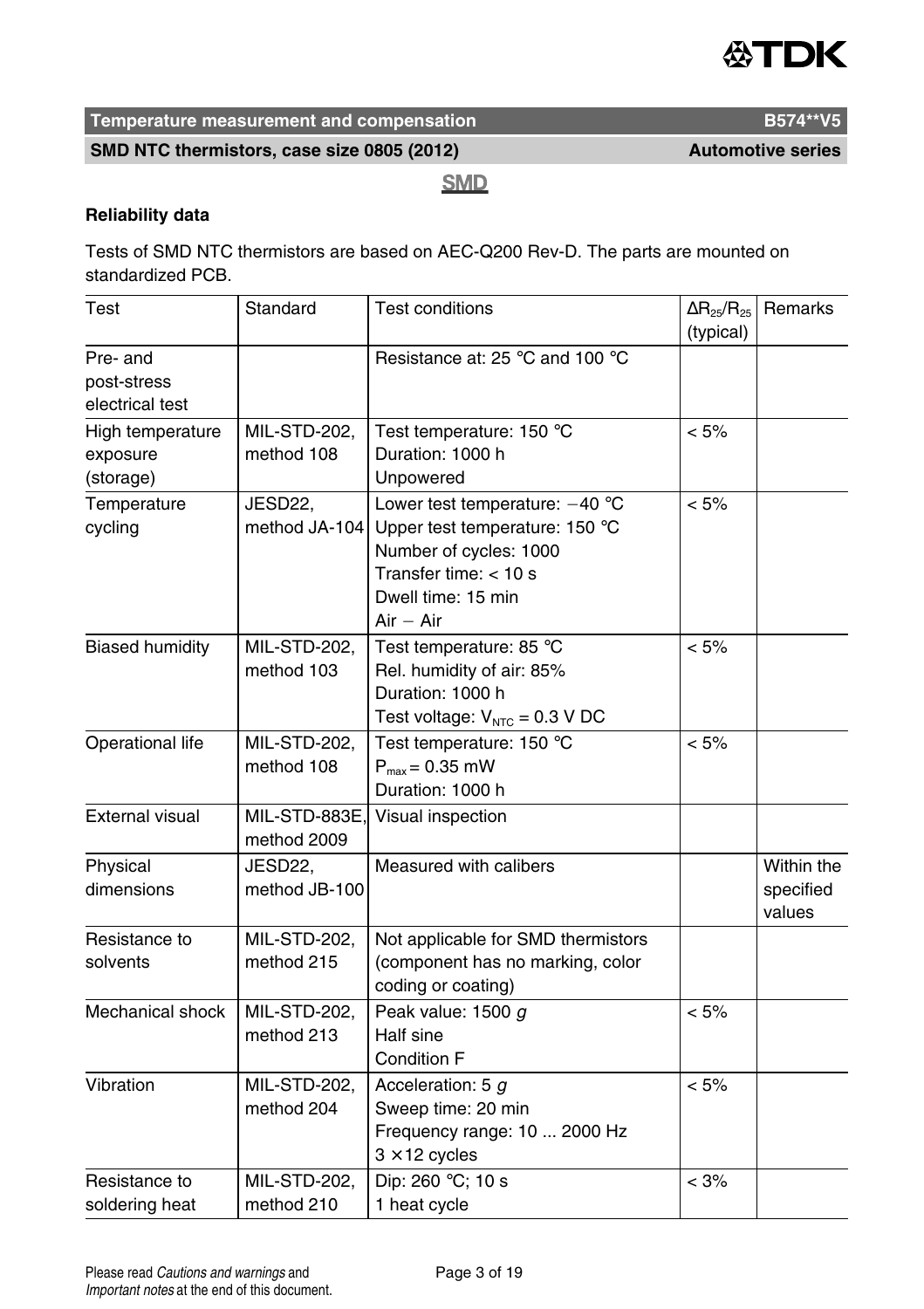## **ATDK**

## **Temperature measurement and compensation B574\*\*V5**

SMD NTC thermistors, case size 0805 (2012) **Automotive series** 

## **SMD**

| Test              | Standard       | <b>Test conditions</b>                 | $\Delta$ R <sub>25</sub> /R <sub>25</sub> | Remarks     |
|-------------------|----------------|----------------------------------------|-------------------------------------------|-------------|
|                   |                |                                        | (typical)                                 |             |
| <b>ESD</b>        | AEC-Q200-002.  | Discharge capacitance: 150 pF          | $< 5\%$                                   |             |
|                   | method -002    | Discharge resistance: 2 $k\Omega$      |                                           |             |
|                   |                | Charging voltage: 6 kV                 |                                           |             |
|                   |                | Contact discharge                      |                                           |             |
|                   |                | 2 pulses in each polarity              |                                           |             |
| Solderability     | J-STD-002      | a) Dip: 235 °C; 5 s:                   |                                           | 95% of      |
|                   |                | aging 4 h $@$ 155 °C                   |                                           | termination |
|                   |                | b) Dip: 215 $^{\circ}$ C; 5 s:         |                                           | wetted      |
|                   |                | steam aging 8 h $@$ 92 °C              |                                           |             |
|                   |                | c) Dip: 260 $^{\circ}$ C; 7 s:         |                                           |             |
|                   |                | steam aging 8 h $@$ 92 °C              |                                           |             |
| Electrical        |                | $R(25 °C)$ , $R(100 °C)$ , $B(25/100)$ |                                           | Within the  |
| characterization  |                |                                        |                                           | specified   |
|                   |                |                                        |                                           | values      |
| Flammability      | UL-94,         | Not applicable for SMD thermistors     |                                           |             |
|                   | $V-0$ or $V-1$ | (component is not coated or            |                                           |             |
|                   |                | encapsulated with plastic materials)   |                                           |             |
| <b>Board flex</b> | AEC-Q200-005.  | Max. bending: 2 mm                     | $< 5\%$                                   |             |
|                   | method -005    | Duration @ max. bending: 60 s          |                                           |             |
| Terminal strength |                | AEC-Q200-006, Max. F: 17.7 N           | $< 5\%$                                   |             |
|                   | method -006    |                                        |                                           |             |
| Resistance drift  |                | Reflow soldering profile               | $< 1\%$                                   |             |
| after soldering   |                | Wave soldering profile                 |                                           |             |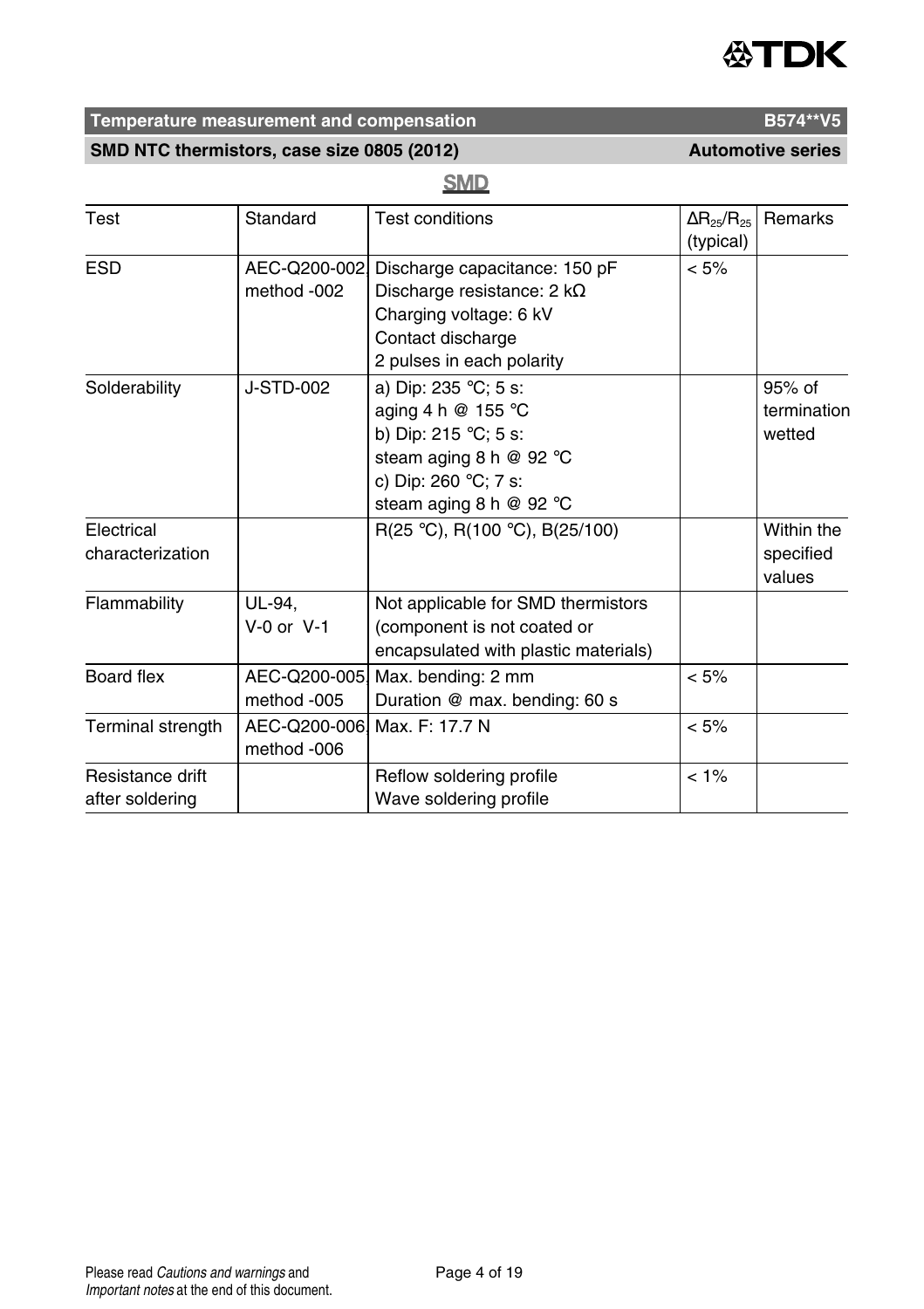## **ATDK**

## **Temperature measurement and compensation B574\*\*V5**

## SMD NTC thermistors, case size 0805 (2012) **Automotive series**

**SMD** 

#### **R/T characteristics**

| R/T No. | 8500                  |                | 8502                  |                | 8507                  |                |
|---------|-----------------------|----------------|-----------------------|----------------|-----------------------|----------------|
| T (°C)  | $B_{25/100} = 3650 K$ |                | $B_{25/100} = 4000 K$ |                | $B_{25/100} = 4480 K$ |                |
|         | $R_T/R_{25}$          | $\alpha$ (%/K) | $R_{T}/R_{25}$        | $\alpha$ (%/K) | $R_T/R_{25}$          | $\alpha$ (%/K) |
| $-55.0$ | 63.917                | 6.8            | 96.158                | 7.4            | 142.71                | 7.9            |
| $-50.0$ | 45.889                | 6.5            | 66.892                | 7.1            | 96.913                | 7.6            |
| $-45.0$ | 33.344                | 6.3            | 47.127                | 6.9            | 66.637                | 7.4            |
| $-40.0$ | 24.504                | 6.1            | 33.606                | 6.6            | 46.366                | 7.1            |
| $-35.0$ | 18.201                | 5.8            | 24.243                | 6.4            | 32.629                | 6.9            |
| $-30.0$ | 13.657                | 5.6            | 17.681                | 6.2            | 23.213                | 6.7            |
| $-25.0$ | 10.347                | 5.5            | 13.032                | 6.0            | 16.686                | 6.5            |
| $-20.0$ | 7.9114                | 5.3            | 9.702                 | 5.8            | 12.115                | 6.3            |
| $-15.0$ | 6.1019                | 5.1            | 7.2923                | 5.6            | 8.8803                | 6.1            |
| $-10.0$ | 4.7454                | 4.9            | 5.5314                | 5.4            | 6.5692                | 5.9            |
| $-5.0$  | 3.7198                | 4.8            | 4.2325                | 5.3            | 4.9025                | 5.8            |
| 0.0     | 2.938                 | 4.6            | 3.2657                | 5.1            | 3.6896                | 5.6            |
| 5.0     | 2.3372                | 4.5            | 2.54                  | 4.9            | 2.7994                | 5.4            |
| 10.0    | 1.8722                | 4.4            | 1.9907                | 4.8            | 2.1406                | 5.3            |
| 15.0    | 1.5096                | 4.2            | 1.5716                | 4.7            | 1.6492                | 5.1            |
| 20.0    | 1.2249                | 4.1            | 1.2494                | 4.5            | 1.2798                | 5.0            |
| 25.0    | 1.0000                | 4.0            | 1.0000                | 4.4            | 1.0000                | 4.9            |
| 30.0    | 0.82111               | 3.9            | 0.80552               | 4.3            | 0.78663               | 4.7            |
| 35.0    | 0.67798               | 3.8            | 0.65288               | 4.1            | 0.62277               | 4.6            |
| 40.0    | 0.56279               | 3.7            | 0.53229               | 4.0            | 0.4961                | 4.5            |
| 45.0    | 0.46958               | 3.6            | 0.43645               | 3.9            | 0.39757               | 4.4            |
| 50.0    | 0.39374               | 3.5            | 0.35981               | 3.8            | 0.32044               | 4.3            |
| 55.0    | 0.33171               | 3.4            | 0.29819               | 3.7            | 0.2597                | 4.1            |
| 60.0    | 0.28073               | 3.3            | 0.24837               | 3.6            | 0.21161               | 4.0            |
| 65.0    | 0.23863               | 3.2            | 0.20787               | 3.5            | 0.17331               | 3.9            |
| 70.0    | 0.2037                | 3.1            | 0.17479               | 3.4            | 0.14265               | 3.8            |
| 75.0    | 0.17459               | 3.0            | 0.14763               | 3.3            | 0.11799               | 3.8            |
| 80.0    | 0.15022               | 3.0            | 0.12523               | 3.2            | 0.098035              | 3.7            |
| 85.0    | 0.12975               | 2.9            | 0.10667               | 3.2            | 0.081823              | 3.6            |
| 90.0    | 0.11247               | 2.8            | 0.091227              | 3.1            | 0.068589              | 3.5            |
| 95.0    | 0.097838              | 2.8            | 0.078319              | 3.0            | 0.057735              | 3.4            |
| 100.0   | 0.085396              | 2.7            | 0.067488              | 2.9            | 0.048796              | 3.3            |
| 105.0   | 0.074781              | 2.6            | 0.058363              | 2.9            | 0.041403              | 3.2            |
| 110.0   | 0.065691              | 2.6            | 0.050647              | 2.8            | 0.035263              | 3.2            |
| 115.0   | 0.057883              | 2.5            | 0.044098              | 2.7            | 0.030143              | 3.1            |
| 120.0   | 0.051153              | 2.4            | 0.03852               | 2.7            | 0.025858              | 3.0            |
| 125.0   | 0.045335              | 2.4            | 0.033752              | 2.6            | 0.022258              | 3.0            |
| 130.0   | 0.040289              | 2.3            | 0.029663              | 2.6            | 0.019223              | 2.9            |
| 135.0   | 0.0359                | 2.3            | 0.026146              | 2.5            | 0.016655              | 2.8            |
| 140.0   | 0.032071              | 2.2            | 0.023111              | 2.4            | 0.014476              | 2.8            |
| 145.0   | 0.028723              | 2.2            | 0.020484              | 2.4            | 0.012619              | 2.7            |
| 150.0   | 0.025786              | 2.1            | 0.018203              | 2.3            | 0.011033              | 2.7            |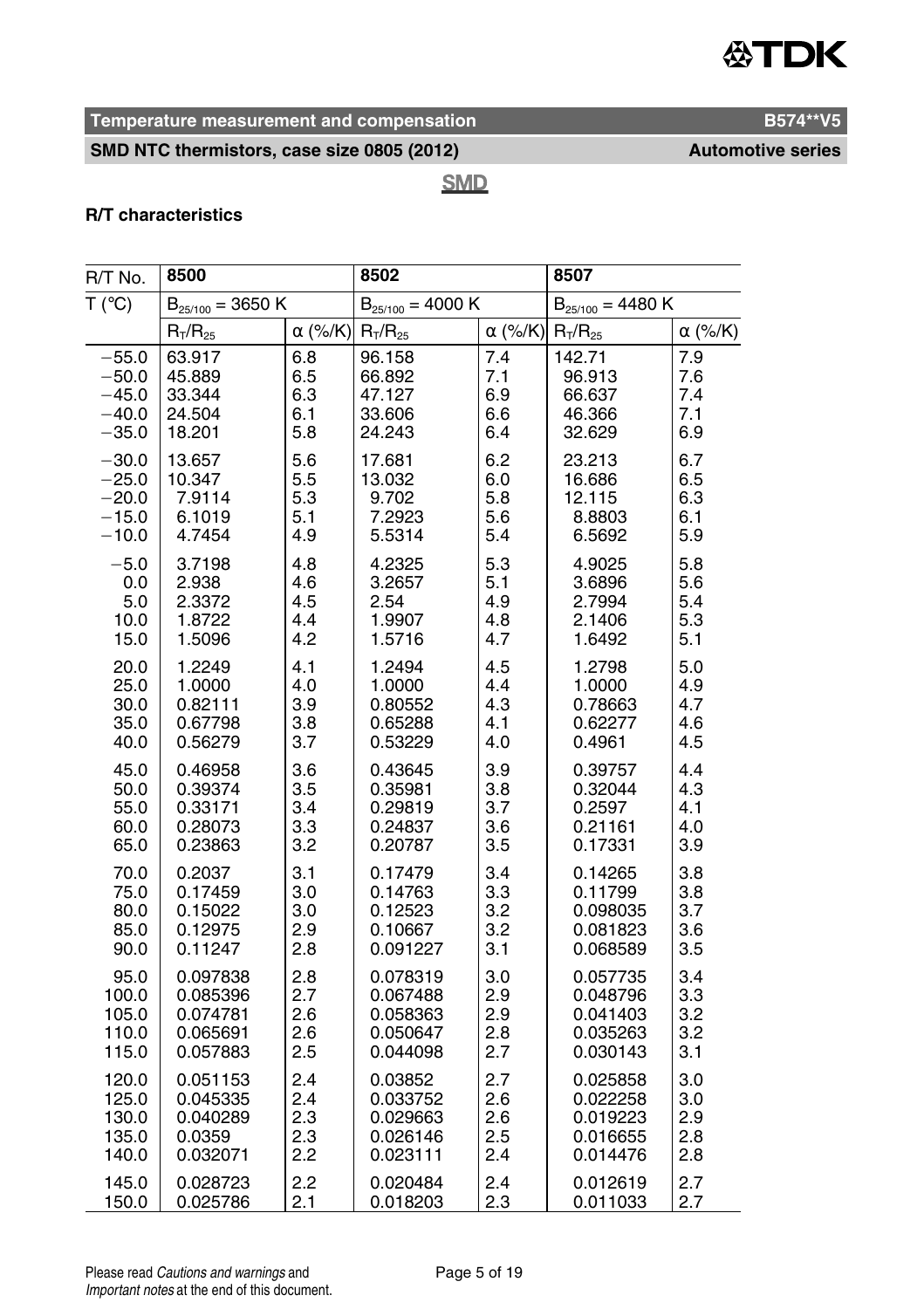

SMD NTC thermistors, case size 0805 (2012) **Automotive series** 

**SMD** 

#### **Taping and packing**

#### **1 Taping of SMD NTC thermistors**

Tape and reel packing according to IEC 60286-3. Tape material: Cardboard or blister, tape width  $8 \pm 0.30$  mm

#### **2 Reel packing**



#### **Dimensions in mm**

|       | 8-mm tape<br>180-mm reel<br>330-mm reel |                |  |  |  |
|-------|-----------------------------------------|----------------|--|--|--|
|       |                                         |                |  |  |  |
| A     | $180 + 0/-3$                            | $330 + 0/-2.0$ |  |  |  |
| $W_1$ | $8.4 + 1.5/-0$                          | $8.4 + 1.5/-0$ |  |  |  |
| $W_2$ | 14.4 max.                               | 14.4 max.      |  |  |  |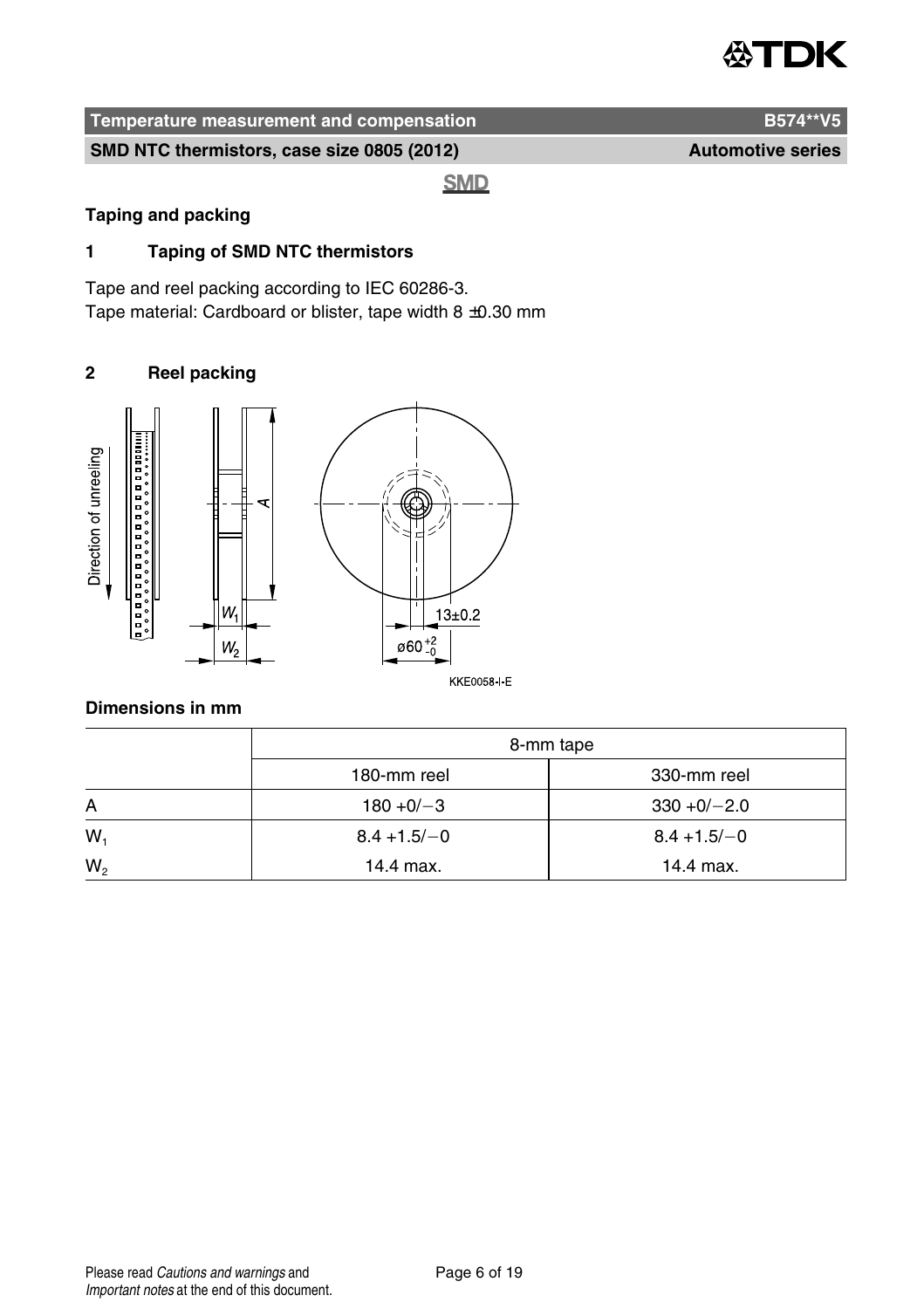## TЭK.

## **Temperature measurement and compensation B574\*\*V5**

SMD NTC thermistors, case size 0805 (2012) **Automotive series** 

**SMD** 

#### **Leader, trailer**



#### **Packing units for discrete chip**

|           | i th             | $\circ$<br>$\circ$<br>$\circ$<br>O. |                     | 180 mm                    | 330 mm                    |
|-----------|------------------|-------------------------------------|---------------------|---------------------------|---------------------------|
| Case size | Chip thickness   | Cardboard tape                      | <b>Blister tape</b> | $\varnothing$ 180-mm reel | $\varnothing$ 330-mm reel |
| inch/mm   | th               | W                                   | w                   | pcs.                      | pcs.                      |
| 0402/1005 | $0.5$ mm         | 8 mm                                |                     | 10000                     | 50000                     |
| 0603/1608 | $0.8$ mm         | 8 mm                                | 8 mm                | 4000                      | 16000                     |
| 0805/2012 | $0.8$ mm         |                                     | 8 mm                | 4000                      | 16000                     |
|           | $1.2 \text{ mm}$ |                                     | 8 mm                | 3000                      | 12000                     |
| 1206/3216 | $0.8$ mm         |                                     | 8 mm                | 3000                      | 12000                     |
|           | $1.2 \text{ mm}$ |                                     | 8 mm                | 3000                      | 12000                     |

### **3 Packing codes**

The last two digits of the complete ordering code state the packing mode:

| Last two digits |            |                     |                     |
|-----------------|------------|---------------------|---------------------|
| 60              | <b>SMD</b> | Cardboard tape      | 180-mm reel packing |
| 62              | <b>SMD</b> | Blister tape        | 180-mm reel packing |
| 70              | <b>SMD</b> | Cardboard tape      | 330-mm reel packing |
| 72              | <b>SMD</b> | <b>Blister tape</b> | 330-mm reel packing |

Please read Cautions and warnings and Page 7 of 19 Important notes at the end of this document.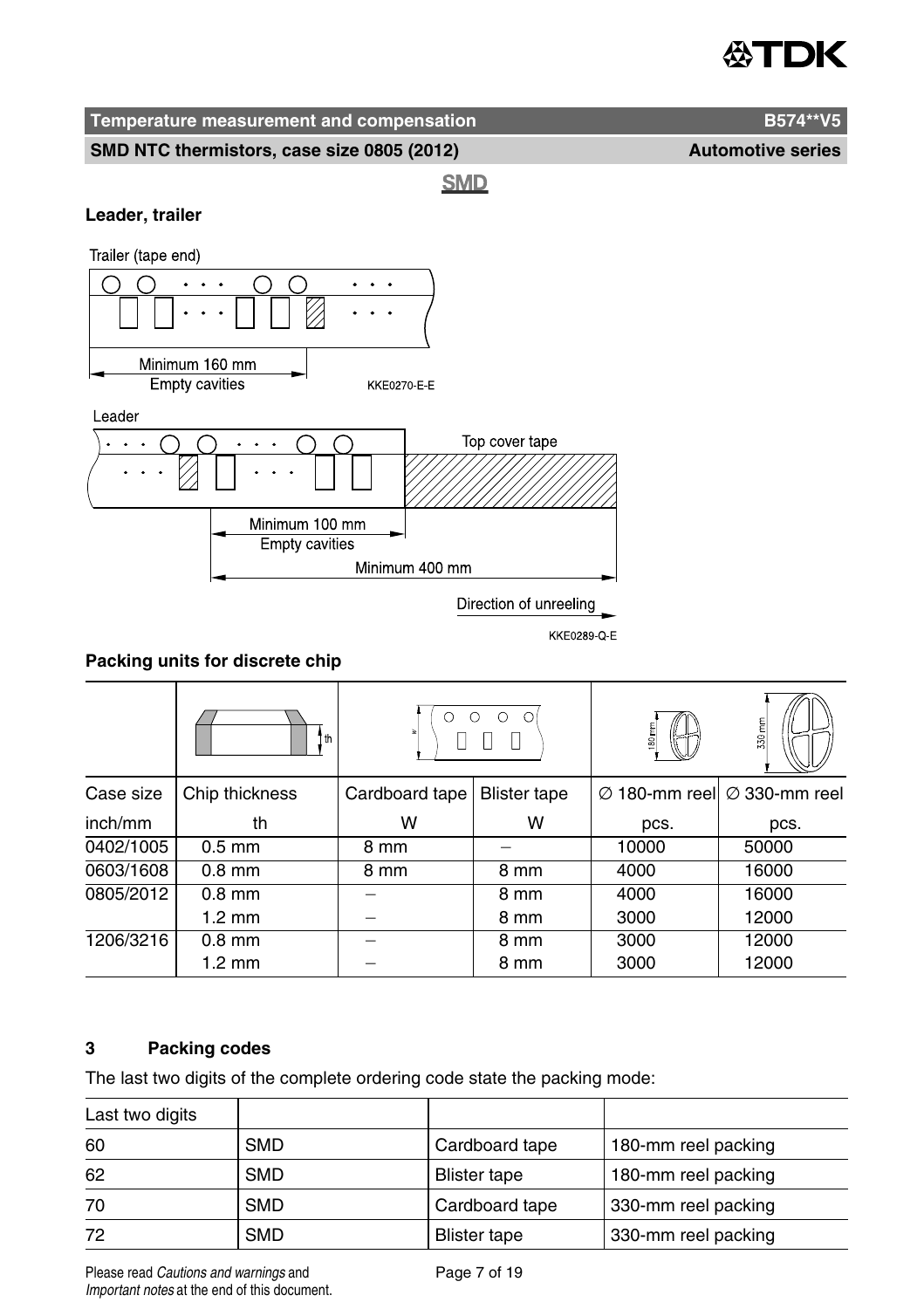

**SMD NTC thermistors, case size 0805 (2012) Automotive series** Automotive series

**SMD** 

#### **Mounting instructions**

#### **1 Soldering**

#### **1.1 SMD NTC thermistors**

SMD NTC thermistors can be provided with a nickel barrier termination or on special request with silver-palladium termination. The usage of mild, non-activated fluxes for soldering is recommended as well as a proper cleaning of the PCB.

The nickel barrier layer of the silver/nickel/tin termination (see figure 1) prevents leaching of the silver base metalization layer. This allows great flexibility in the selection of soldering parameters.

The tin prevents the nickel layer from oxidizing and thus ensures better wetting by the solder. The nickel barrier termination is suitable for all commonly-used soldering methods.

**Note:** SMD NTCs with AgPd termination are not approved for lead-free soldering.

Tin [Sn] Nickel [Ni] Silver [Aq] VAR0381-W

Figure 1 SMD NTC thermistors, structure of nickel barrier termination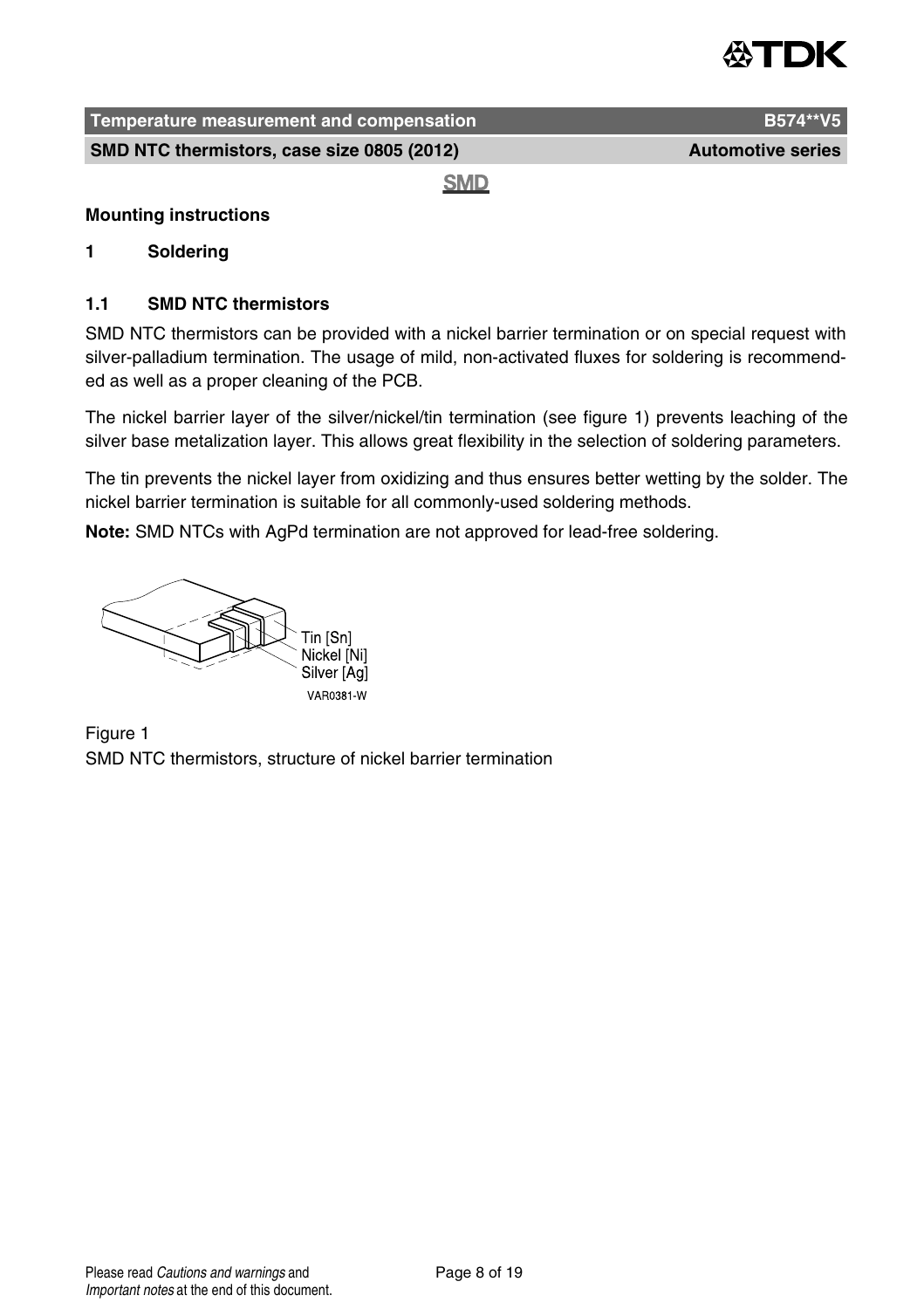## ≪TDK

| Temperature measurement and compensation   | B574**V5                 |
|--------------------------------------------|--------------------------|
| SMD NTC thermistors, case size 0805 (2012) | <b>Automotive series</b> |
| <b>SMD</b>                                 |                          |

### **1.2 Wave soldering**

Temperature characteristic at component terminal with dual wave soldering



#### Solder joint profiles for silver/nickel/tin terminations



Too much solder Pad geometry too large, not soldered in preferred direction **KKE0288 H E** 

Good solder joint

KKE0287-9-E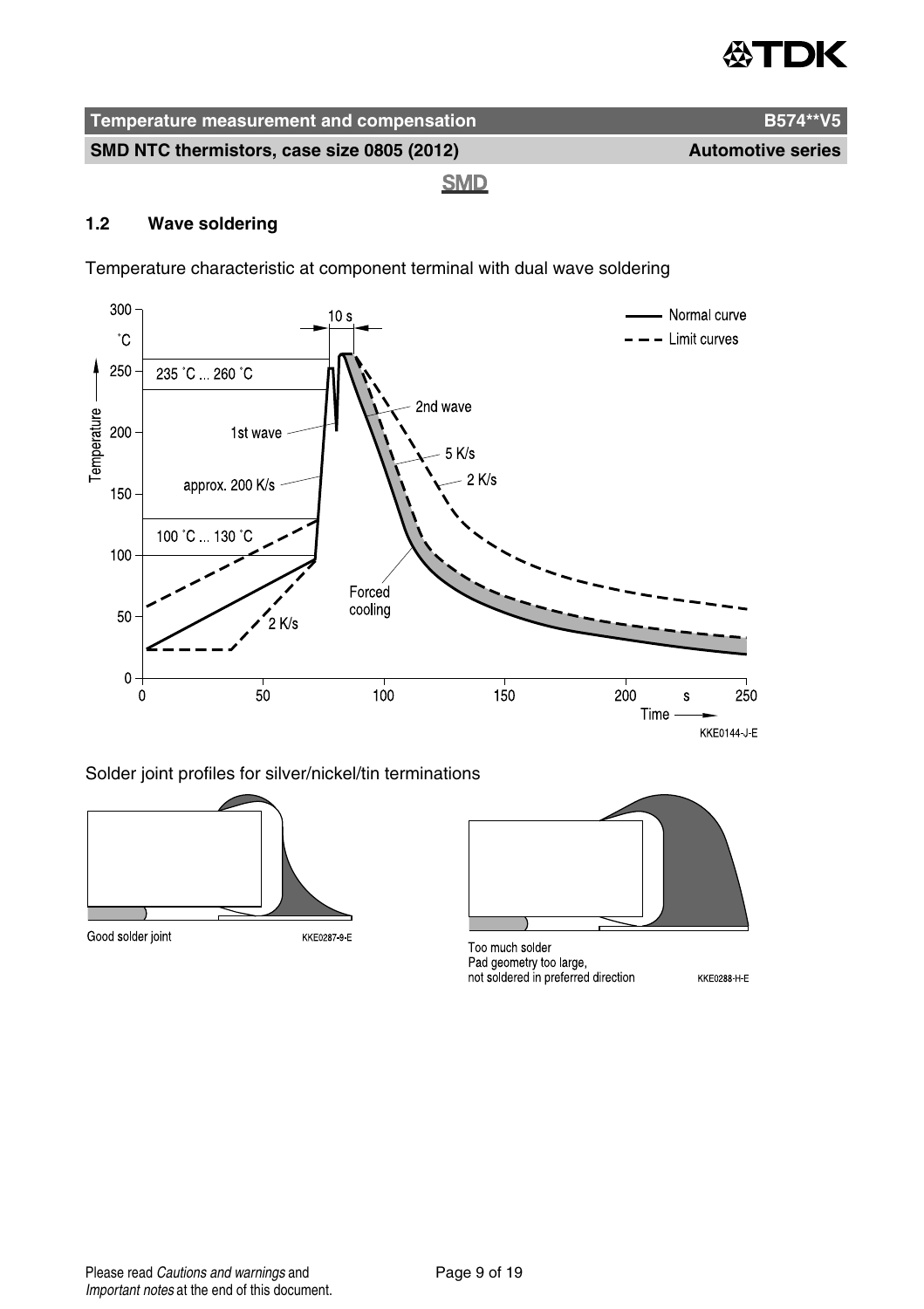## ≪TDK

| Temperature measurement and compensation   | B574**V5                 |
|--------------------------------------------|--------------------------|
| SMD NTC thermistors, case size 0805 (2012) | <b>Automotive series</b> |
| <b>SMD</b>                                 |                          |

#### **1.3 Reflow soldering**

Recommended temperature characteristic for reflow soldering following JEDEC J-STD-020D



| <b>Profile feature</b>                  |                                        | Sn-Pb eutectic assembly      | Pb-free assembly             |
|-----------------------------------------|----------------------------------------|------------------------------|------------------------------|
| Preheat and soak                        |                                        |                              |                              |
| - Temperature min                       | $T_{\sf smin}$                         | 100 $\degree$ C              | 150 $\degree$ C              |
| - Temperature max                       | $\mathsf{I}_{\mathsf{smax}}$           | 150 $\degree$ C              | 200 $\degree$ C              |
| - Time                                  | $t_{\text{smin}}$ to $t_{\text{smax}}$ | 60  120 s                    | 60  120 s                    |
| Average ramp-up rate                    | $T_{L}$ to $T_{R}$                     | $3^{\circ}$ C/s max.         | $3^{\circ}$ C/s max.         |
| Liquidous temperature                   | Т,                                     | 183 °C                       | 217 $\degree$ C              |
| Time at liquidous                       | t,                                     | 60  150 s                    | 60150s                       |
| Peak package body temperature           | $T_p^{(1)}$                            | 220 °C  235 °C <sup>2)</sup> | 245 °C  260 °C <sup>2)</sup> |
| Time $(t_P)^3$ within 5 °C of specified |                                        | $20 s^{3}$                   | $30 s^{3}$                   |
| classification temperature $(T_c)$      | tр                                     |                              |                              |
| Average ramp-down rate                  | $T_{\rm p}$ to $T_{\rm L}$             | $6^{\circ}$ C/ s max.        | $6^{\circ}$ C/ s max.        |
| Time 25 °C to peak temperature          |                                        | maximum 6 min                | maximum 8 min                |

1) Tolerance for peak profile temperature  $(T_P)$  is defined as a supplier minimum and a user maximum.

2) Depending on package thickness. For details please refer to JEDEC J-STD-020D.

3) Tolerance for time at peak profile temperature  $(t_P)$  is defined as a supplier minimum and a user maximum.

**Note:** All temperatures refer to topside of the package, measured on the package body surface. Number of reflow cycles: 3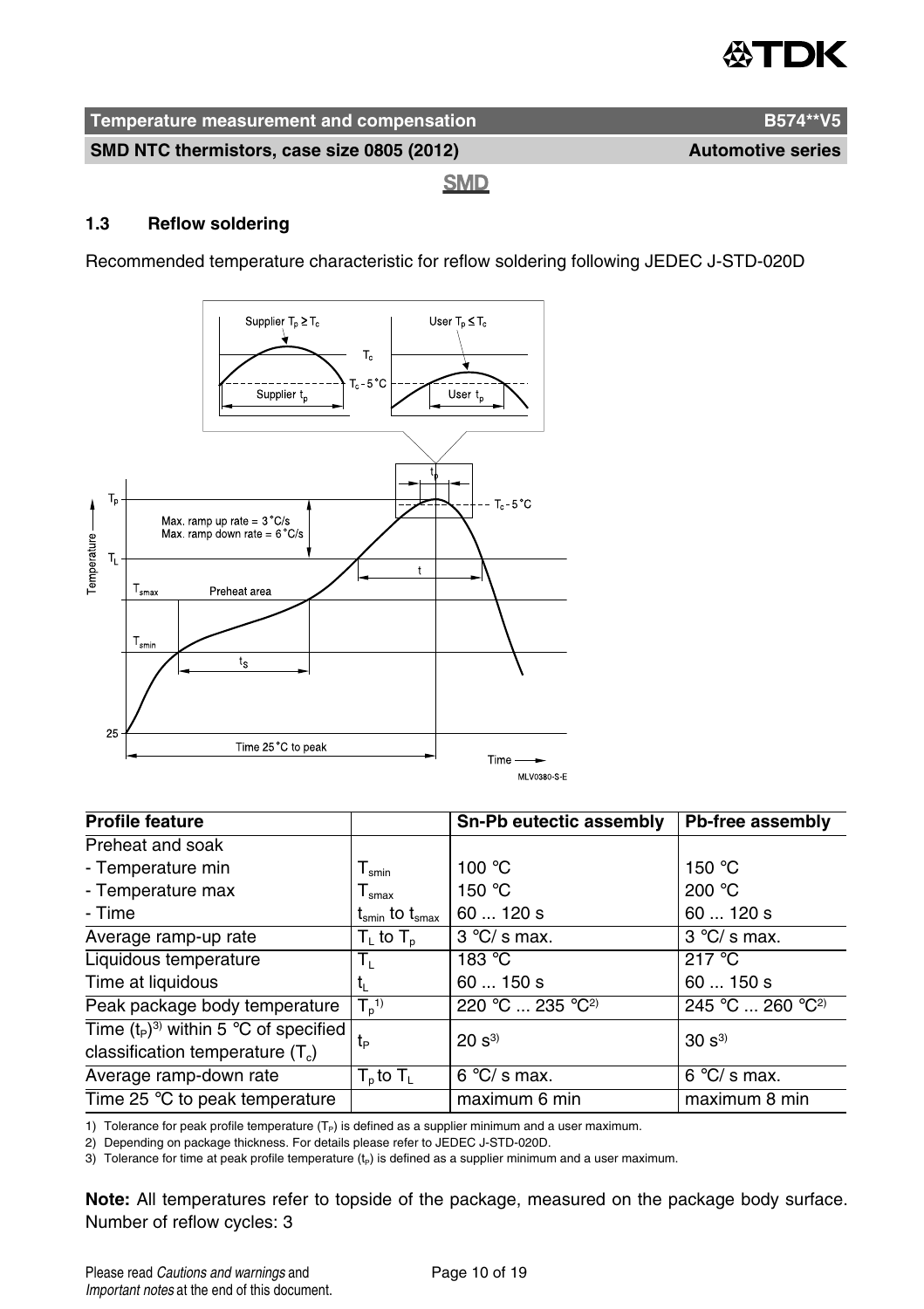## ≪∆TDK

## **Temperature measurement and compensation B574\*\*V5**

SMD NTC thermistors, case size 0805 (2012) **Automotive series** 

**SMD** 

Solder joint profiles for silver/nickel/tin terminations





Too much solder Pad geometry too large

**KKE0071 A E** 



### **1.3.1 Recommended geometry of solder pads**



Recommended maximum dimensions (mm)

| Case size<br>inch/mm | А   | B   | C   |
|----------------------|-----|-----|-----|
| 0402/1005            | 0.6 | 0.6 | 1.7 |
| 0603/1608            | 1.0 | 1.0 | 3.0 |
| 0805/2012            | 1.3 | 1.2 | 3.4 |
| 1206/3216            | 1.8 | 1.2 | 4.5 |

### **1.3.2 Notes**

Iron soldering should be avoided, hot air methods are recommended for repair purposes.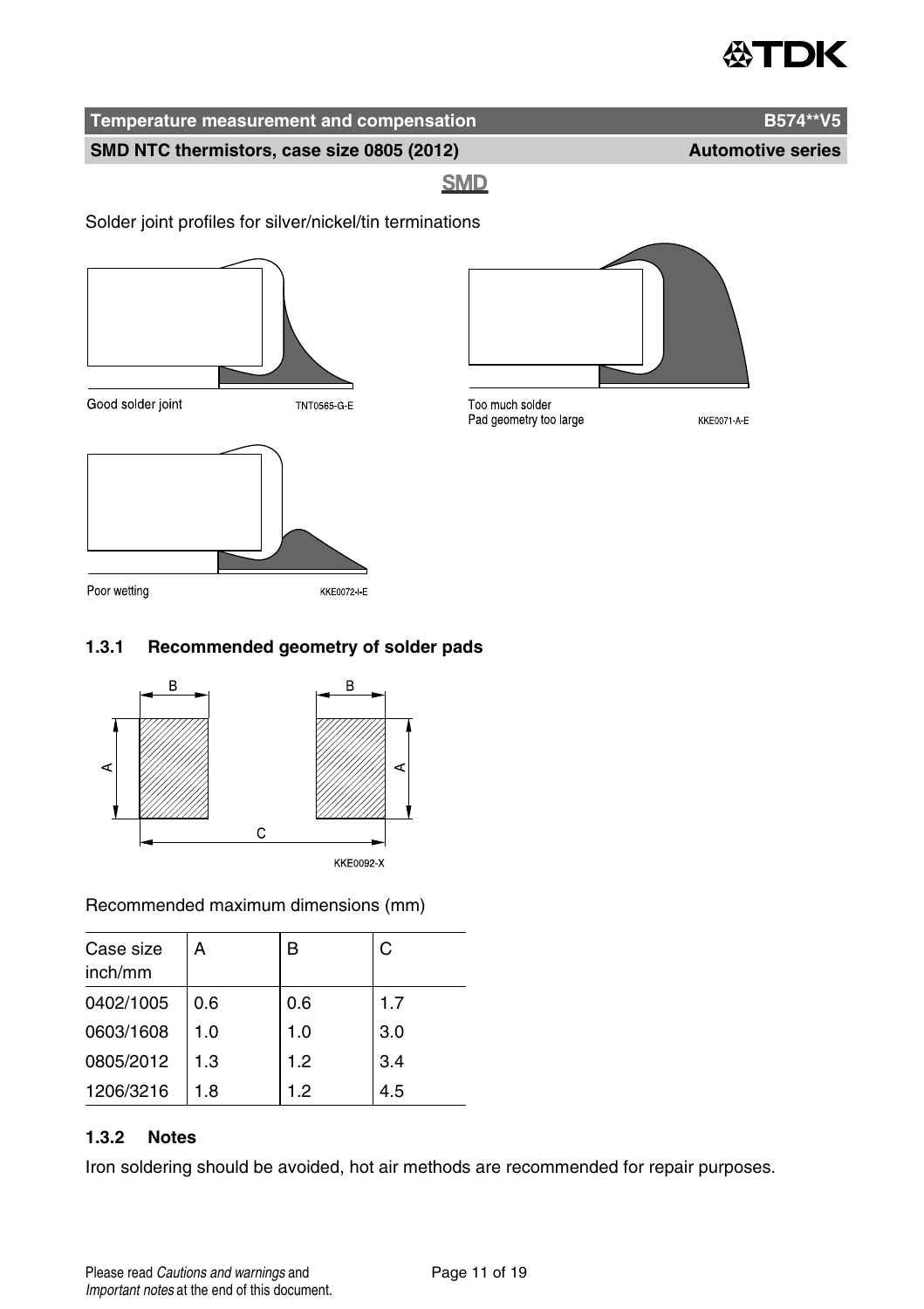

| Temperature measurement and compensation   | B574**V5                 |
|--------------------------------------------|--------------------------|
| SMD NTC thermistors, case size 0805 (2012) | <b>Automotive series</b> |

**SMD** 

#### **2 Conductive adhesion**

An alternative to soldering is the gluing of thermistors with conductive adhesives. The benefit of this method is that it involves no thermal stress. The adhesives used must be chemically inert.

#### **3 Clamp contacting**

Pressure contacting by means of clamps is particularly suitable for applications involving frequent switching and high turn-on powers.

#### **4 Cleaning, sealing and potting**

Cleaning, sealing or potting processes can affect the reliability of components.

If cleaning is necessary, mild cleaning agents such as ethyl alcohol and cleaning gasoline are recommended. Cleaning agents based on water are not allowed.

When thermistors are sealed, potted or overmolded, there must be no mechanical stress caused by thermal expansion during the production process (curing/ overmolding process) and during later operation. The upper category temperature of the thermistor must not be exceeded. Ensure that the materials used (sealing/ potting compound and plastic material) are chemically neutral.

As thermistors are temperature sensitive components it should be considered that molding can affect the thermal surrounding and may influence e.g. the response time.

Extensive testing is encouraged in order to determine whether overmolding or potting influences the functionality and/ or reliability of the component.

#### **5 Storage**

In order to maintain their solderability, thermistors must be stored in a non-corrosive atmosphere. Humidity, temperature and container materials are critical factors.

Do not store SMDs where they are exposed to heat or direct sunlight. Otherwise, the packing material may be deformed or SMDs may stick together, causing problems during mounting. After opening the factory seals, such as polyvinyl-sealed packages, use the SMDs as soon as possible.

The components should be left in the original packing. Touching the metallization of unsoldered thermistors may change their soldering properties.

| Storage temperature:                      | $-25$ °C up to 45 °C                                                                                                                |
|-------------------------------------------|-------------------------------------------------------------------------------------------------------------------------------------|
| Relative humidity (without condensation): | $\leq$ 75% annual mean                                                                                                              |
| fied:                                     | <95%, maximum 30 days per annum<br>Solder the thermistors listed in this data book after shipment from EPCOS within the time speci- |

| SMDs: | 12 months for Ni-barrier termination |  |
|-------|--------------------------------------|--|
|       | 6 months for AgPd termination        |  |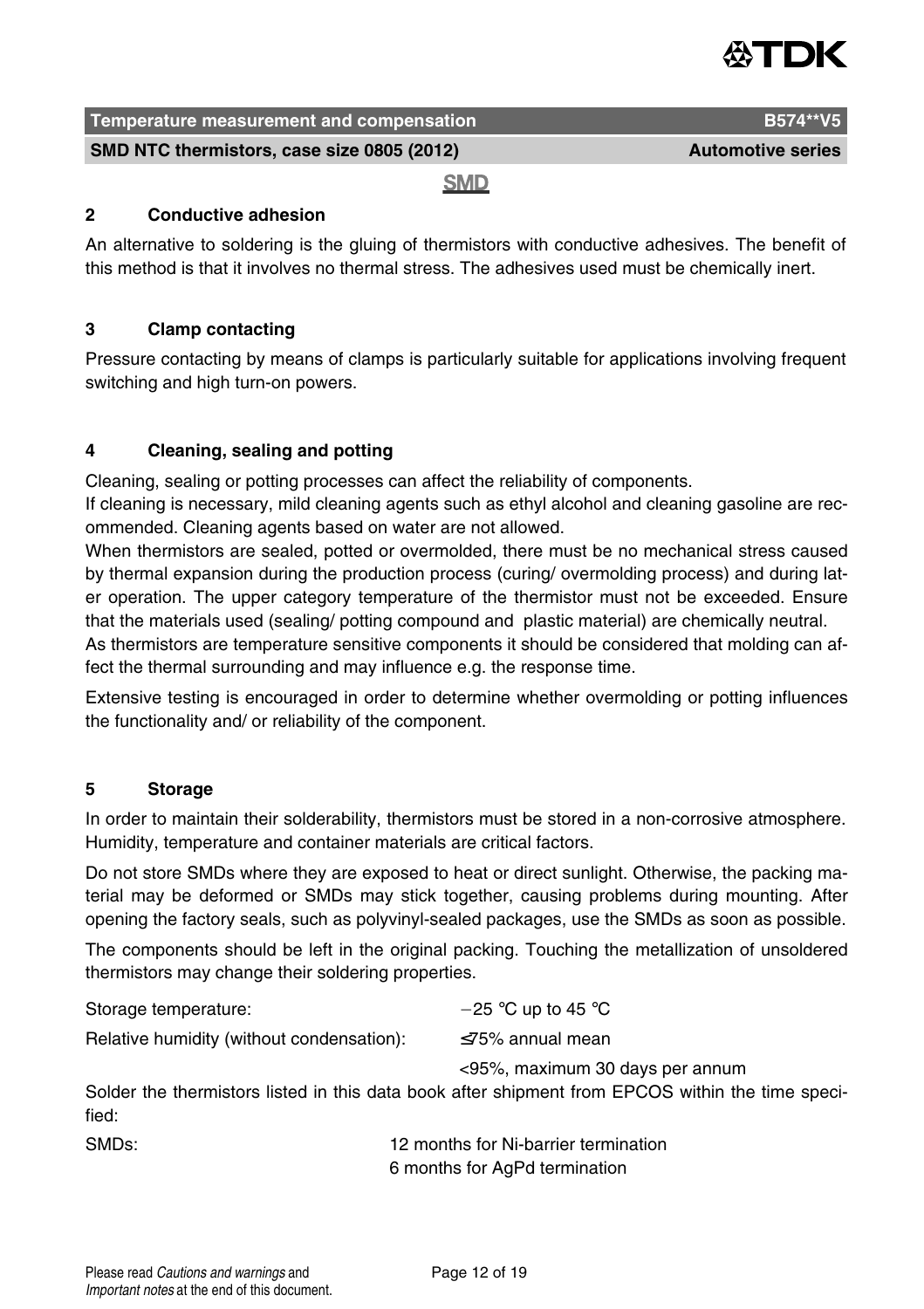

**SMD NTC thermistors, case size 0805 (2012) Automotive series** Automotive series

**SMD** 

#### **6 Placement and orientation of SMD NTC thermistors on PCB**

#### **a) Component placement**

Incorrect



It is recommended that the PC board should be held by means of some adequate supporting pins such as shown left to prevent the SMDs from being damaged or cracked.





## **b) Cracks**

SMDs located near an easily warped area

SMD breakage probability due to stress at a breakaway



- $Q =$  correct
- $x = incorrect$
- $\triangle$  = incorrect
	- (under certain conditions)



KKE0268-3-E

### **c) Component orientation**



Incorrect orientation

Locate chip horizontal to the direction in which stress acts



Correct orientation KKE0269 B E

When placing a component near an area which is apt to bend or a grid groove on the PC board, it is advisable to have both electrodes subjected to uniform stress, or to position the component's electrodes at right angles to the grid groove or bending line (see c) Component orientation).

Choose a mounting position that minimizes the stress imposed on the chip during flexing or bending of the board.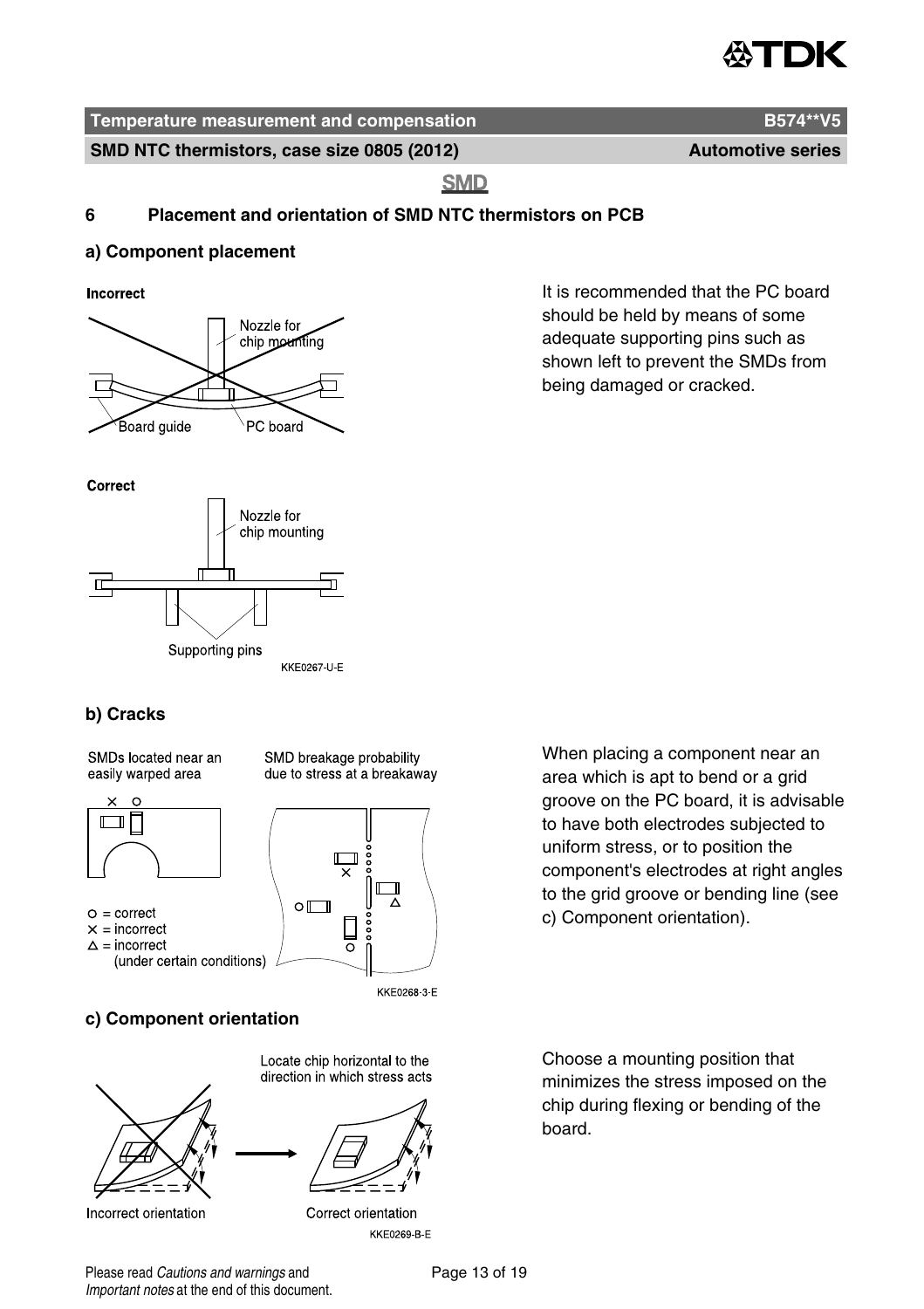

**SMD NTC thermistors, case size 0805 (2012)** Automotive series

**SMD** 

#### **Cautions and warnings**

#### **General**

See "Important notes".

#### **Storage**

- Store thermistors only in original packaging. Do not open the package prior to processing.
- Storage conditions in original packaging: storage temperature  $-25$  °C ... +45 °C, relative humidity ≤75% annual mean, <95% maximum 30 days per annum, dew precipitation is inadmissible.
- Do not store thermistors where they are exposed to heat or direct sunlight. Otherwise, the packing material may be deformed or components may stick together, causing problems during mounting.
- Avoid contamination of thermistor surface during storage, handling and processing.
- Avoid storage of thermistors in harmful environments like corrosive gases (SO<sub>x</sub>, CI etc).
- Use the components as soon as possible after opening the factory seals, i.e. the polyvinyl-sealed packages.
- Solder SMD NTC thermistors within the time specified after shipment from EPCOS. For SMD components with nickel barrier termination 12 months, for SMD components with AgPd termination 6 months.

#### **Handling**

- NTC thermistors must not be dropped. Chip-offs or any other damage must not be caused during handling of NTCs.
- Do not touch components with bare hands. Gloves are recommended.
- Avoid contamination of thermistor surface during handling.
- Washing processes may damage the product due to the possible static or cyclic mechanical loads (e.g. ultrasonic cleaning). They may cause cracks to develop on the product and its parts, which might lead to reduced reliability or lifetime.

#### **Soldering**

- Use resin-type flux or non-activated flux.
- $\blacksquare$  Insufficient preheating may cause ceramic cracks.
- Rapid cooling by dipping in solvent is not recommended.
- Complete removal of flux is recommended.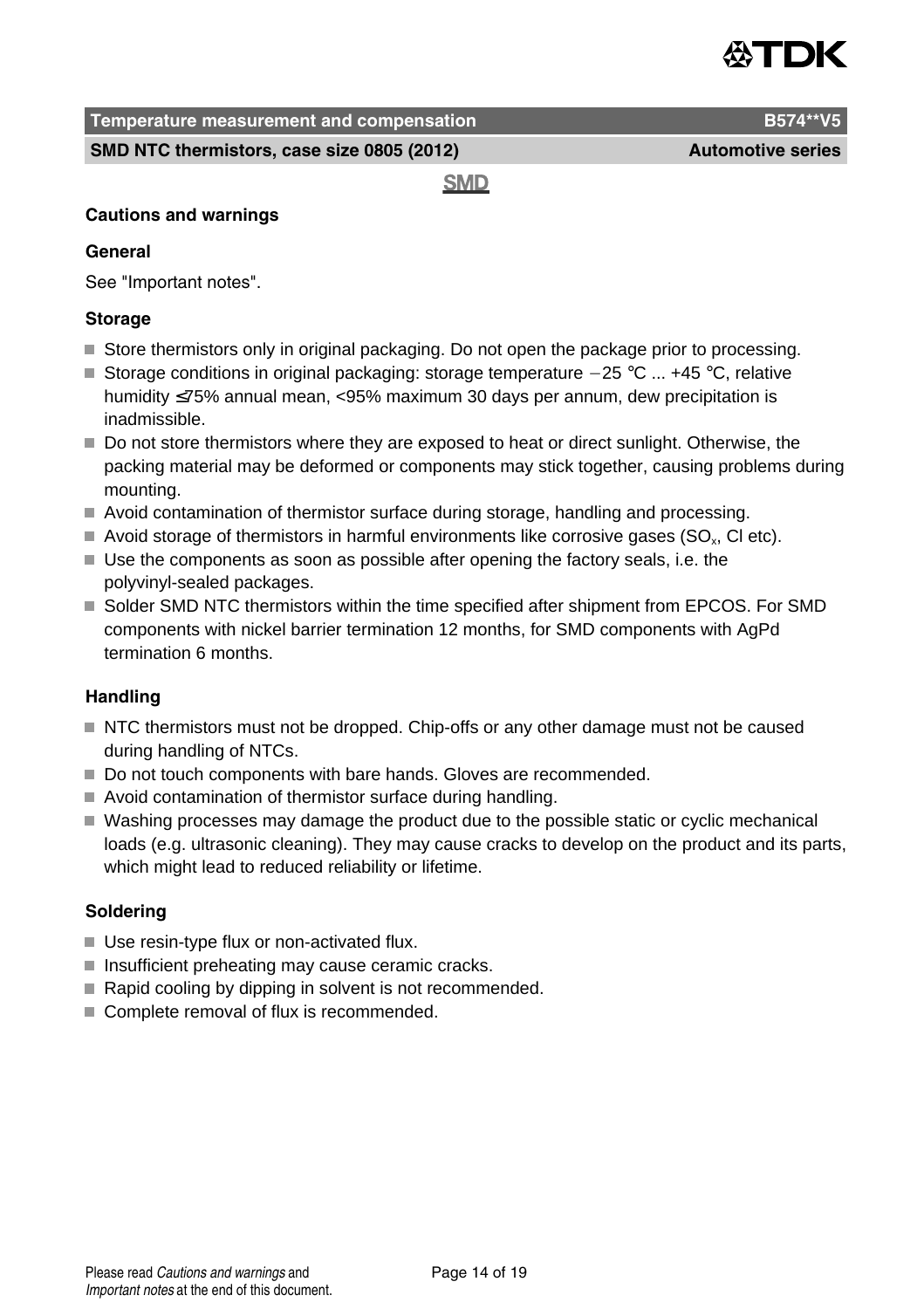

**SMD NTC thermistors, case size 0805 (2012)** Automotive series

#### **SMD**

### **Mounting**

- **Ensure that no thermo-mechanical stress occurs due to production processes (curing or** overmolding processes) when thermistors are sealed, potted or overmolded or during their subsequent operation. The maximum temperature of the thermistor must not be exceeded. Ensure that the materials used (sealing/potting compound and plastic material) are chemically neutral.
- Electrodes/contacts must not be scratched or damaged before/during/after the mounting process.
- Contacts and housing used for assembly with the thermistor must be clean before mounting.
- Ensure that adjacent materials are designed for operation at temperatures comparable to the surface temperature of the thermistor. Be sure that surrounding parts and materials can withstand the temperature.
- Avoid contamination of the thermistor surface during processing.
- The connections of sensors (e.g. cable end, wire end, plug terminal) may only be exposed to an environment with normal atmospheric conditions.
- Avoid using chemical substances as mounting aids. It must be ensured that no water or other liquids enter the NTC thermistors (e.g. through plug terminals). In particular, water based substances (e.g. soap suds) must not be used as mounting aids for sensors.

### **Operation**

- Use thermistors only within the specified operating temperature range.
- Use thermistors only within the specified power range.
- Environmental conditions must not harm the thermistors. Only use the thermistors under normal atmospheric conditions or within the specified conditions.
- Contact of NTC thermistors with any liquids and solvents should be prevented. It must be ensured that no water enters the NTC thermistors (e.g. through plug terminals). For measurement purposes (checking the specified resistance vs. temperature), the component must not be immersed in water but in suitable liquids (e.g. perfluoropolyethers such as Galden).
- Avoid dewing and condensation unless thermistor is specified for these conditions.
- Be sure to provide an appropriate fail-safe function to prevent secondary product damage caused by malfunction.

This listing does not claim to be complete, but merely reflects the experience of EPCOS AG.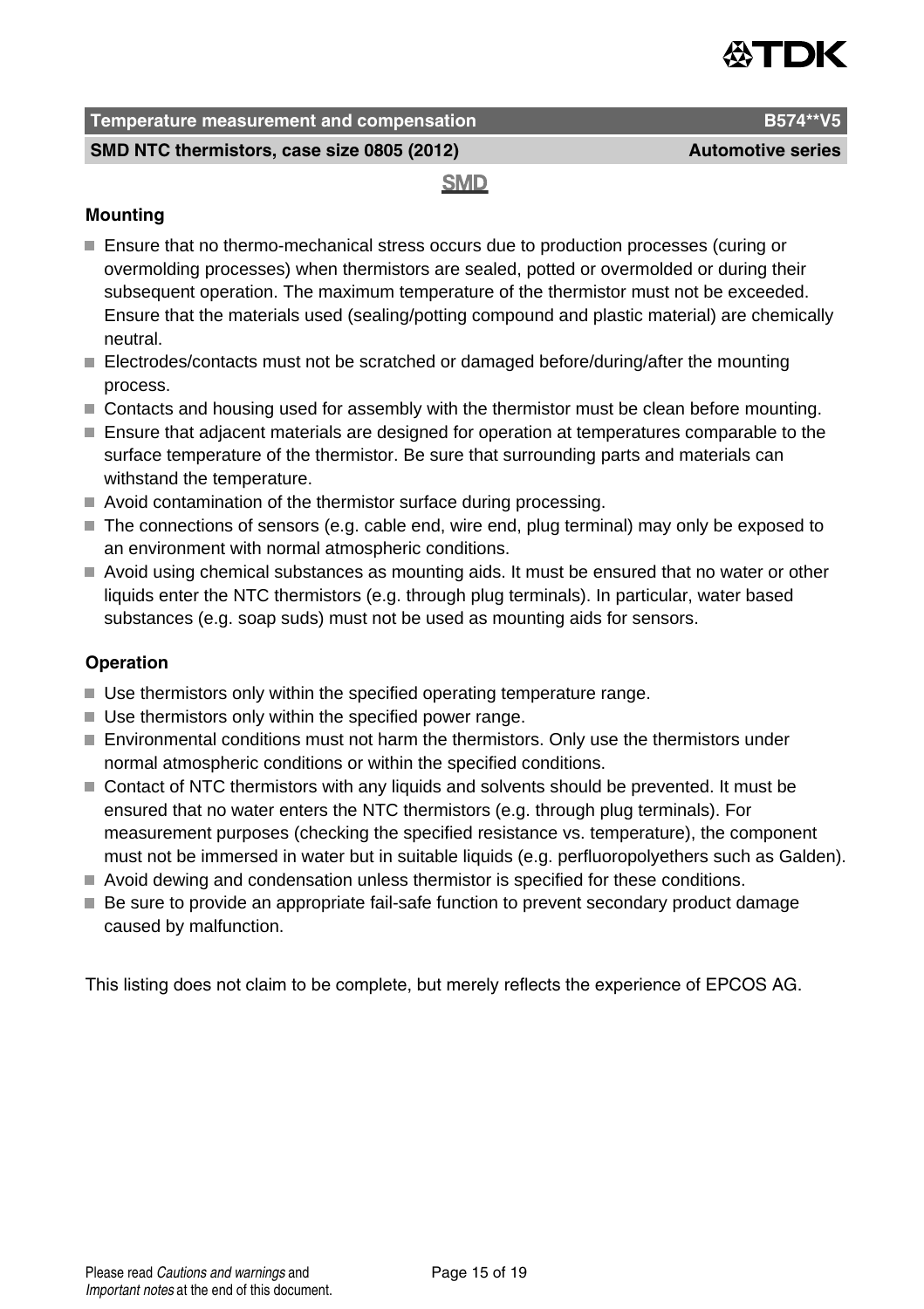

SMD NTC thermistors, case size 0805 (2012) **Automotive series** 

**SMD** 

#### **Symbols and terms**

| Symbol                                                                                                                                       | English                                                                                                                                                                                                                                      | German                                                                                                                                                                                                                                                          |
|----------------------------------------------------------------------------------------------------------------------------------------------|----------------------------------------------------------------------------------------------------------------------------------------------------------------------------------------------------------------------------------------------|-----------------------------------------------------------------------------------------------------------------------------------------------------------------------------------------------------------------------------------------------------------------|
| A                                                                                                                                            | Area                                                                                                                                                                                                                                         | Fläche                                                                                                                                                                                                                                                          |
| в<br>$B_{25/100}$                                                                                                                            | <b>B</b> value<br>B value determined by resistance<br>measurement at 25 $\degree$ C and 100 $\degree$ C                                                                                                                                      | <b>B-Wert</b><br>B-Wert, ermittelt durch Widerstands-<br>messungen bei 25 °C und 100 °C                                                                                                                                                                         |
| $C_{\text{th}}$                                                                                                                              | Heat capacitance                                                                                                                                                                                                                             | Wärmekapazität                                                                                                                                                                                                                                                  |
| L                                                                                                                                            | Current                                                                                                                                                                                                                                      | Strom                                                                                                                                                                                                                                                           |
| N                                                                                                                                            | Number (integer)                                                                                                                                                                                                                             | Anzahl (ganzzahliger Wert)                                                                                                                                                                                                                                      |
| $P_{25}$<br>$\mathsf{P}_{\mathsf{diss}}$<br>$\mathsf{P}_{\mathsf{el}}$<br>$P_{\text{max}}$                                                   | Maximum power at 25 °C<br>Power dissipation<br>Electrical power<br>Maximum power within stated<br>temperature range                                                                                                                          | Maximale Leistung bei 25 °C<br>Verlustleistung<br>Elektrische Leistung<br>Maximale Leistung im<br>angegebenenTemperaturbereich                                                                                                                                  |
| $\Delta$ R <sub>R</sub> /R <sub>R</sub><br>$R_{ins}$<br>$R_{\rm p}$<br>$R_{R}$<br>$\Delta R_B/R_B$<br>$R_{\rm s}$<br>$\mathsf{R}_\mathsf{T}$ | Resistance tolerance caused by<br>spread of B value<br>Insulation resistance<br>Parallel resistance<br>Rated resistance<br>Resistance tolerance<br>Series resistance<br>Resistance at temperature T<br>(e.g. $R_{25}$ = resistance at 25 °C) | Widerstandstoleranz, die durch die<br>Streuung des B-Wertes verursacht wird<br>Isolationswiderstand<br>Parallelwiderstand<br>Nennwiderstand<br>Widerstandstoleranz<br>Serienwiderstand<br>Widerstand bei Temperatur T<br>(z.B. $R_{25}$ = Widerstand bei 25 °C) |
| т<br>ΔT<br>t<br>$T_A$<br>$T_{max}$<br>$T_{min}$                                                                                              | Temperature<br>Temperature tolerance<br>Time<br>Ambient temperature<br>Upper category temperature<br>Lower category temperature                                                                                                              | Temperatur<br>Temperaturtoleranz<br>Zeit<br>Umgebungstemperatur<br>Obere Grenztemperatur<br>(Kategorietemperatur)<br>Untere Grenztemperatur<br>(Kategorietemperatur)                                                                                            |
| $T_{op}$<br>$T_R$<br>$T_{surf}$                                                                                                              | Operating temperature<br>Rated temperature<br>Surface temperature                                                                                                                                                                            | Betriebstemperatur<br>Nenntemperatur<br>Oberflächentemperatur                                                                                                                                                                                                   |
| v<br>$V_{ins}$<br>$\mathsf{V}_{\mathsf{op}}$<br>$V_{test}$                                                                                   | Voltage<br>Insulation test voltage<br>Operating voltage<br>Test voltage                                                                                                                                                                      | Spannung<br>Isolationsprüfspannung<br>Betriebsspannung<br>Prüfspannung                                                                                                                                                                                          |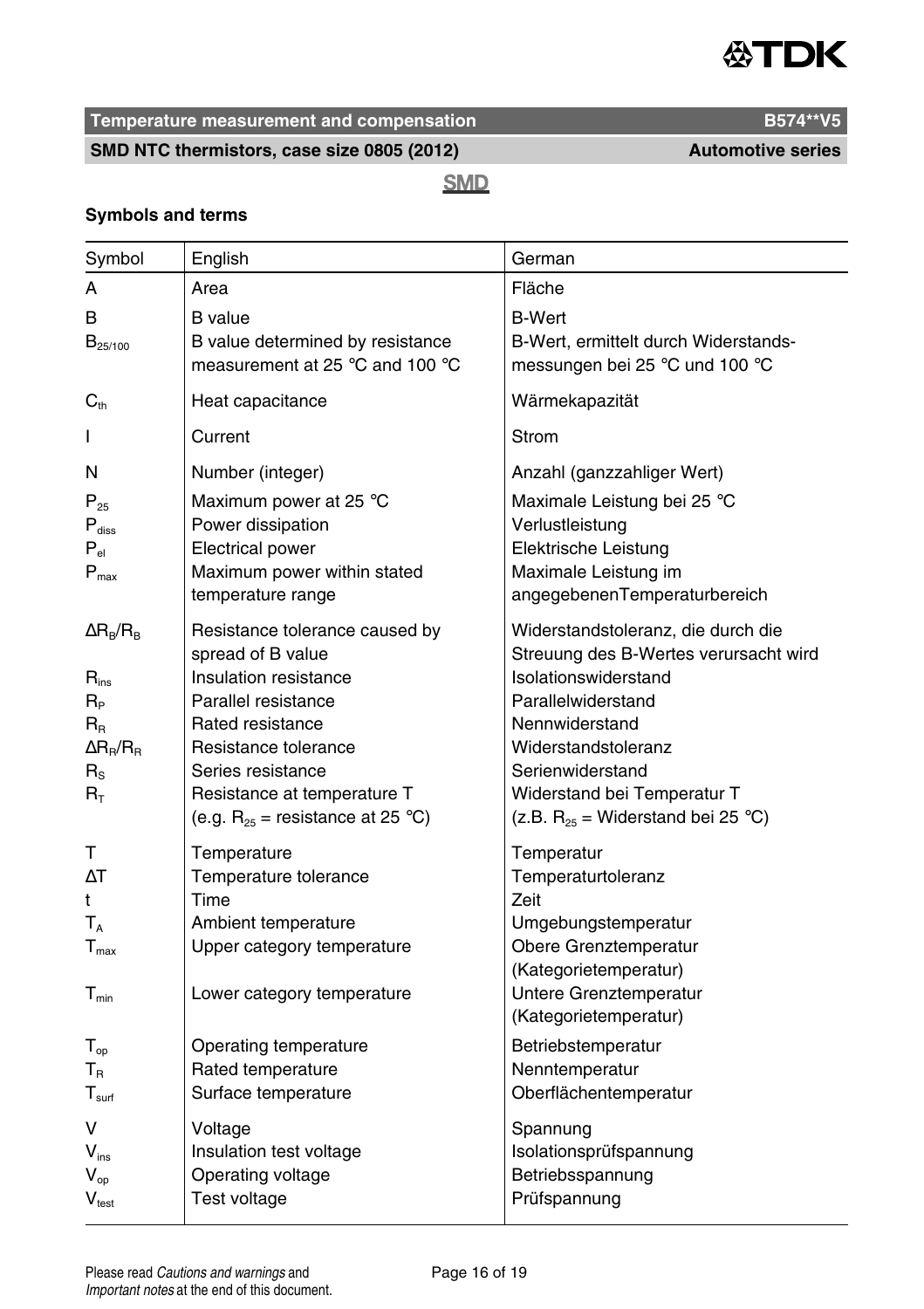

SMD NTC thermistors, case size 0805 (2012) **Automotive series** 

## **SMD**

| Symbol                           | English                                                | German                                                     |
|----------------------------------|--------------------------------------------------------|------------------------------------------------------------|
| $\alpha$                         | Temperature coefficient                                | Temperaturkoeffizient                                      |
| $\Lambda$                        | Tolerance, change                                      | Toleranz, Änderung                                         |
| $\delta_{\text{th}}$             | Dissipation factor                                     | Wärmeleitwert                                              |
| $\tau_{\rm c}$<br>$\tau_{\rm a}$ | Thermal cooling time constant<br>Thermal time constant | Thermische Abkühlzeitkonstante<br>Thermische Zeitkonstante |

#### **Abbreviations / Notes**

| Symbol     | English                                                                 | German                                                                         |
|------------|-------------------------------------------------------------------------|--------------------------------------------------------------------------------|
| <b>SMD</b> | Surface-mounted devices                                                 | Oberflächenmontierbares Bauelement                                             |
| $\star$    | To be replaced by a number in ordering<br>codes, type designations etc. | Platzhalter für Zahl im Bestellnummern-<br>code oder für die Typenbezeichnung. |
| $+$        | To be replaced by a letter.                                             | Platzhalter für einen Buchstaben.                                              |
|            | All dimensions are given in mm.                                         | Alle Maße sind in mm angegeben.                                                |
|            | The commas used in numerical values<br>denote decimal points.           | Verwendete Kommas in Zahlenwerten<br>bezeichnen Dezimalpunkte.                 |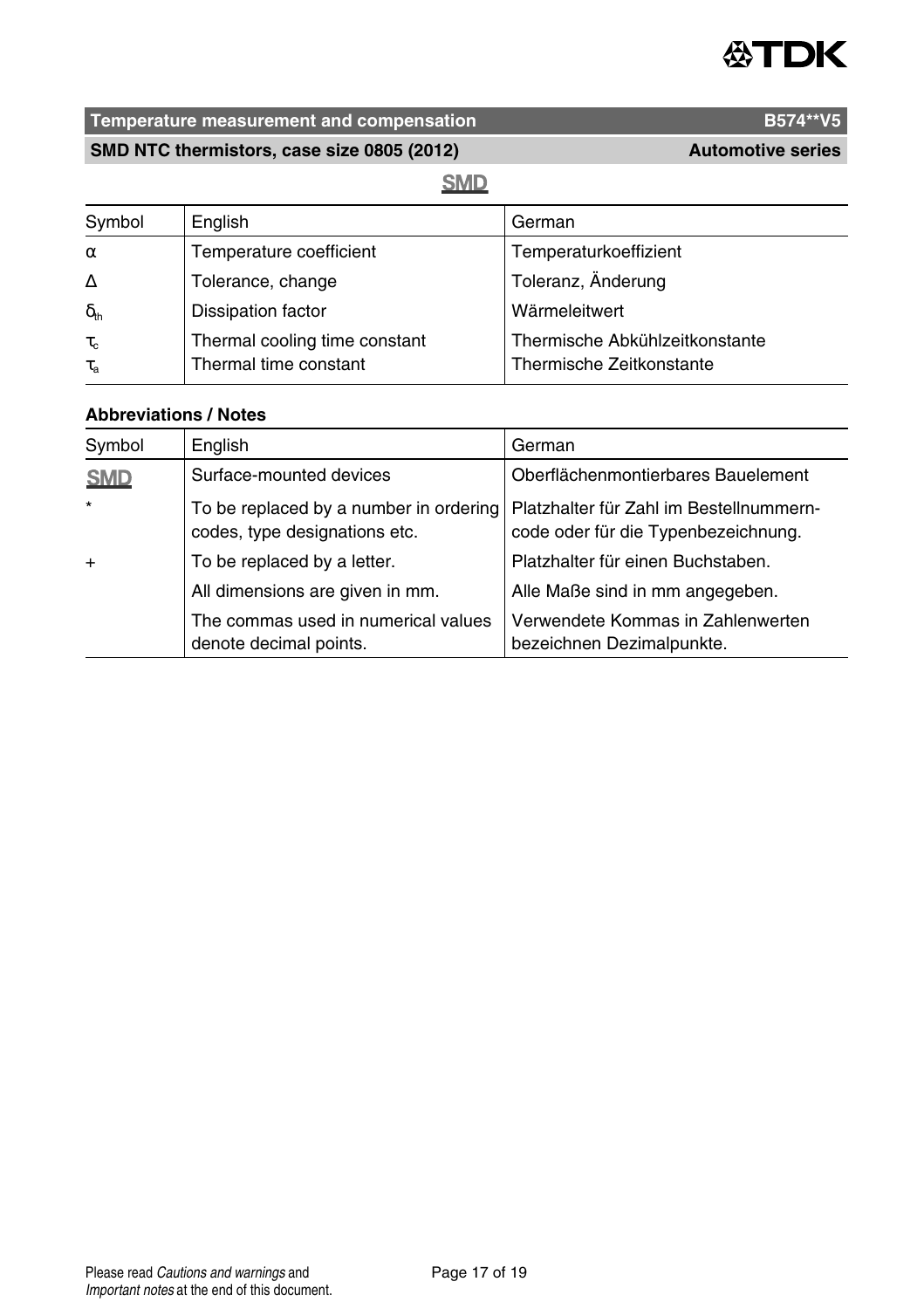

The following applies to all products named in this publication:

- 1. Some parts of this publication contain **statements about the suitability of our products for certain areas of application**. These statements are based on our knowledge of typical requirements that are often placed on our products in the areas of application concerned. We nevertheless expressly point out **that such statements cannot be regarded as binding statements about the suitability of our products for a particular customer application**. As a rule, EPCOS is either unfamiliar with individual customer applications or less familiar with them than the customers themselves. For these reasons, it is always ultimately incumbent on the customer to check and decide whether an EPCOS product with the properties described in the product specification is suitable for use in a particular customer application.
- 2. We also point out that **in individual cases, a malfunction of electronic components or failure before the end of their usual service life cannot be completely ruled out in the current state of the art, even if they are operated as specified**. In customer applications requiring a very high level of operational safety and especially in customer applications in which the malfunction or failure of an electronic component could endanger human life or health (e.g. in accident prevention or lifesaving systems), it must therefore be ensured by means of suitable design of the customer application or other action taken by the customer (e.g. installation of protective circuitry or redundancy) that no injury or damage is sustained by third parties in the event of malfunction or failure of an electronic component.
- 3. **The warnings, cautions and product-specific notes must be observed.**
- 4. In order to satisfy certain technical requirements, **some of the products described in this publication may contain substances subject to restrictions in certain jurisdictions (e.g. because they are classed as hazardous)**. Useful information on this will be found in our Material Data Sheets on the Internet (www.epcos.com/material). Should you have any more detailed questions, please contact our sales offices.
- 5. We constantly strive to improve our products. Consequently, **the products described in this publication may change from time to time**. The same is true of the corresponding product specifications. Please check therefore to what extent product descriptions and specifications contained in this publication are still applicable before or when you place an order. We also **reserve the right to discontinue production and delivery of products**. Consequently, we cannot guarantee that all products named in this publication will always be available. The aforementioned does not apply in the case of individual agreements deviating from the foregoing for customer-specific products.
- 6. Unless otherwise agreed in individual contracts, **all orders are subject to the current version of the "General Terms of Delivery for Products and Services in the Electrical Industry" published by the German Electrical and Electronics Industry Association (ZVEI)**.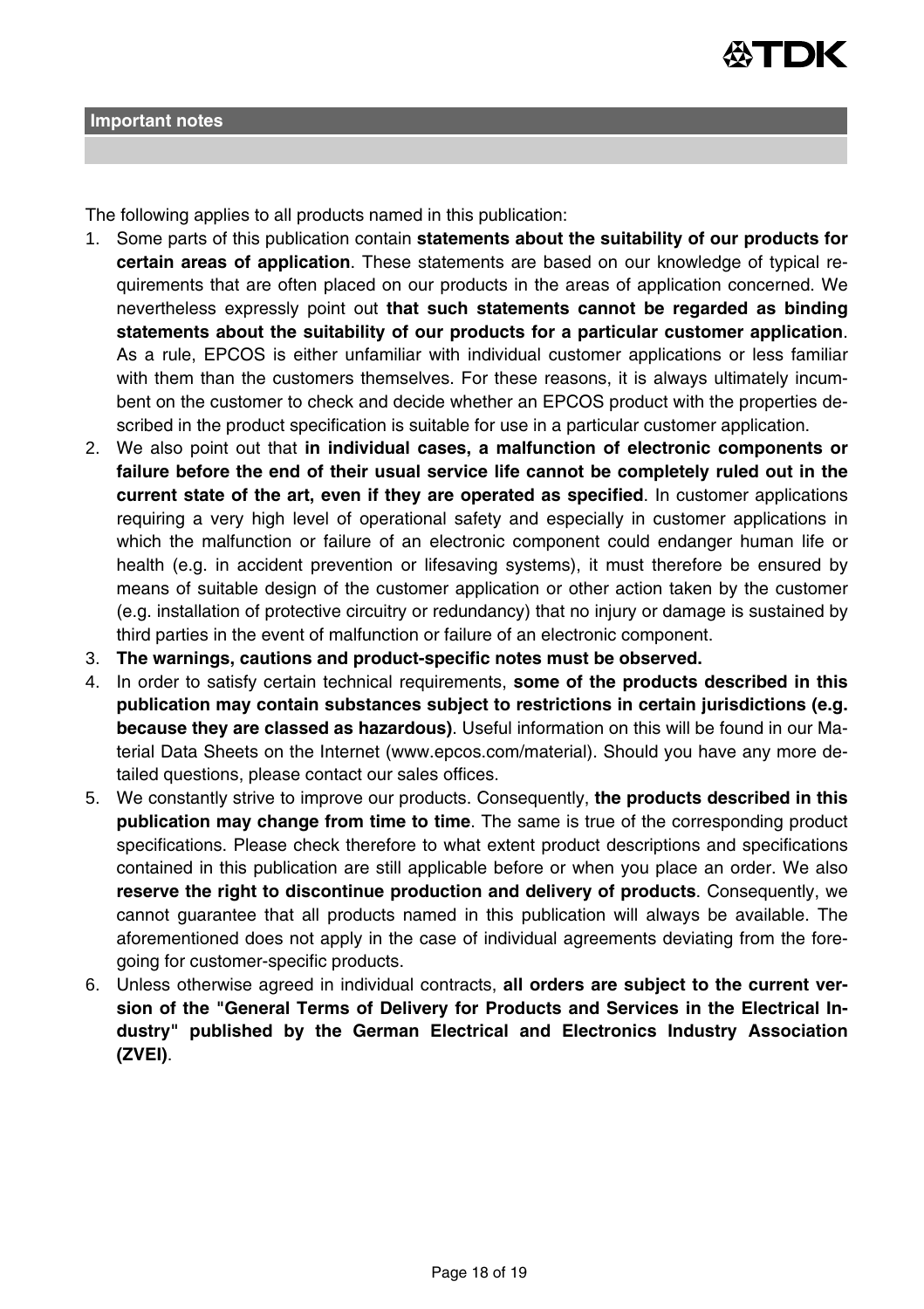

**Important notes**

7. The trade names EPCOS, CeraDiode, CeraLink, CeraPad, CeraPlas, CSMP, CSSP, CTVS, DeltaCap, DigiSiMic, DSSP, ExoCore, FilterCap, FormFit, LeaXield, MiniBlue, MiniCell, MKD, MKK, MotorCap, PCC, PhaseCap, PhaseCube, PhaseMod, PhiCap, PQSine, SIFERRIT, SIFI, SIKOREL, SilverCap, SIMDAD, SiMic, SIMID, SineFormer, SIOV, SIP5D, SIP5K, TFAP, ThermoFuse, WindCap are **trademarks registered or pending** in Europe and in other countries. Further information will be found on the Internet at www.epcos.com/trademarks.